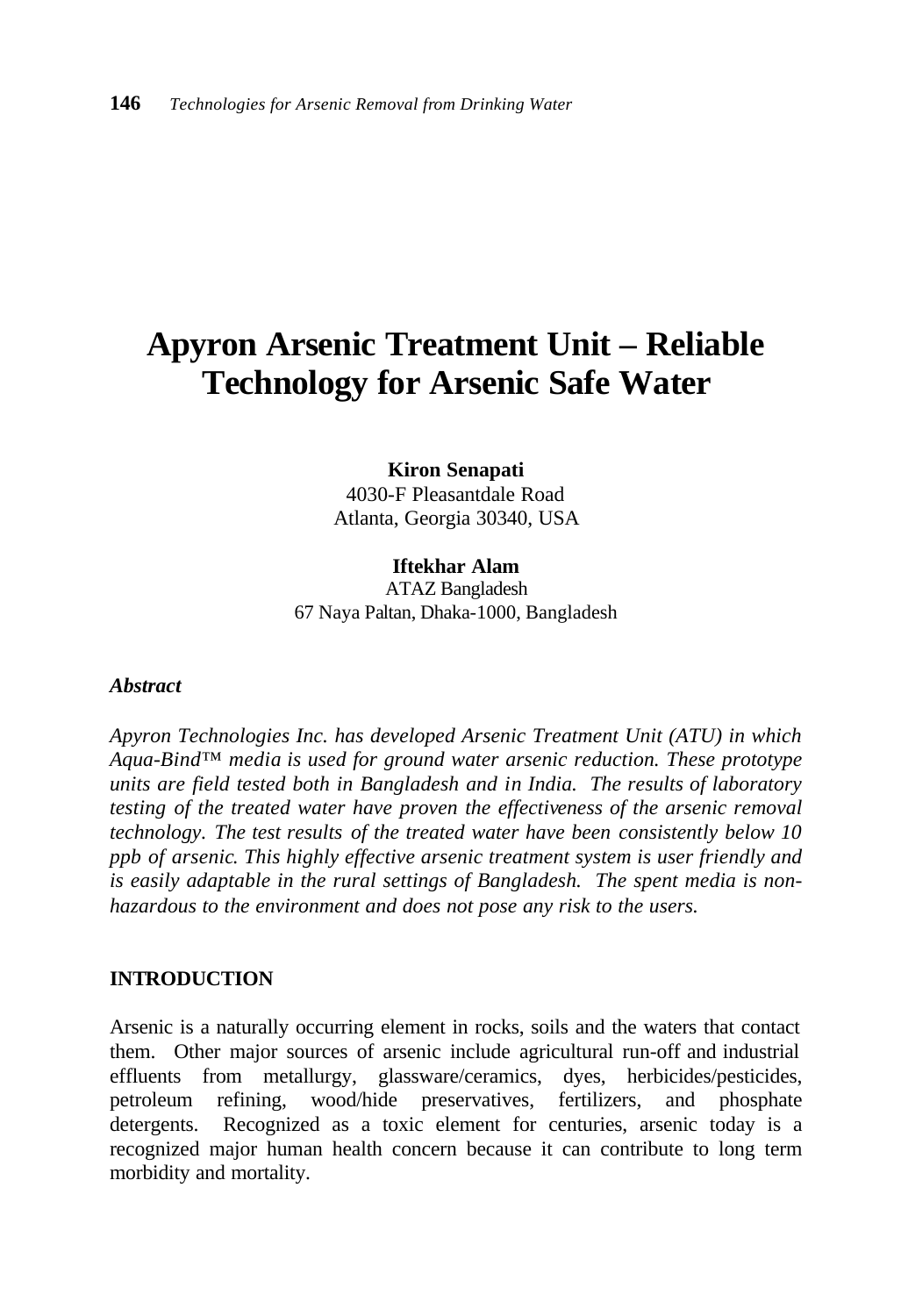Bangladesh is the largest alluvial delta of the world and the country is crisscrossed by hundreds of rivers. This huge supply of water is contaminated by human, animal and industrial pollutants resulting in high incidence of diarrheal diseases. So, the need of supplying people with safe drinking water was given the priority in the seventies and ground water lifted by hand pump was thought to be a better option than drinking surface water. The Bangladesh Government and UNICEF embarked on a program to install thousands of tube wells throughout the country. These tube wells were introduced into the ground water in good faith and saved countless lives from waterborne diseases. At that time ground water was not tested systematically for arsenic and for the last 20-30 years water from shallow aquifers was extensively used for drinking water in rural areas. By 1993 it was found that, the ground water is contaminated by highly soluble arsenic and the problem of chronic arsenic poisoning surfaced.

More than 97% of the Bangladesh population of 130 million drinks water supplied from groundwater and estimates are that as many as 77 million people are consuming water high in arsenic. In terms of population exposed it is the most serious ground water arsenic problem in the world. Similarly, more than 90% of the rural population of India is dependent upon groundwater for drinking (i.e., well water). Some estimates have indicated that 1 in 10 people in some areas of India are exposed to high concentrations of arsenic in well water. However total population exposed in India is less than Bangladesh. In addition, the World Health Organization, whose guidelines are 10 μg/L, has compiled reported cases of arsenic in drinking water in countries such as Argentina, China, Chile, Ghana, Hungary, Mexico, Thailand and the United States.

#### **Background**

To protect people from this serious health hazards the Government of Bangladesh, through its various agencies, has been working hand in hand with WHO, World Bank, UNICEF, DFID and other organizations. Many foreign companies and local entrepreneurs have come forward with systems to mitigate the problem of arsenic poisoning. Apyron Technologies Inc. (ATI) USA has developed a unique unit, which on available evidence can assure arsenic safe ground water.

The Apyron solution to this crisis is a specialty media designed for arsenic reduction. Historically, common adsorbents such as activated alumina, zeolites, and even granular activated carbon (GAC), have been used commercially to remove arsenic. However, Apyron Technologies, Inc. (ATI) has developed an inorganic granular metal oxide-based media that can *selectively* remove As(III) and As(V) from water, which makes the media more effective than commonly used adsorbents. The *selective* adsorbent is manufactured using a unique binder technology, which greatly enhances its surface properties and creates a composite particle with a unique surface, pore properties, and chemical characteristics that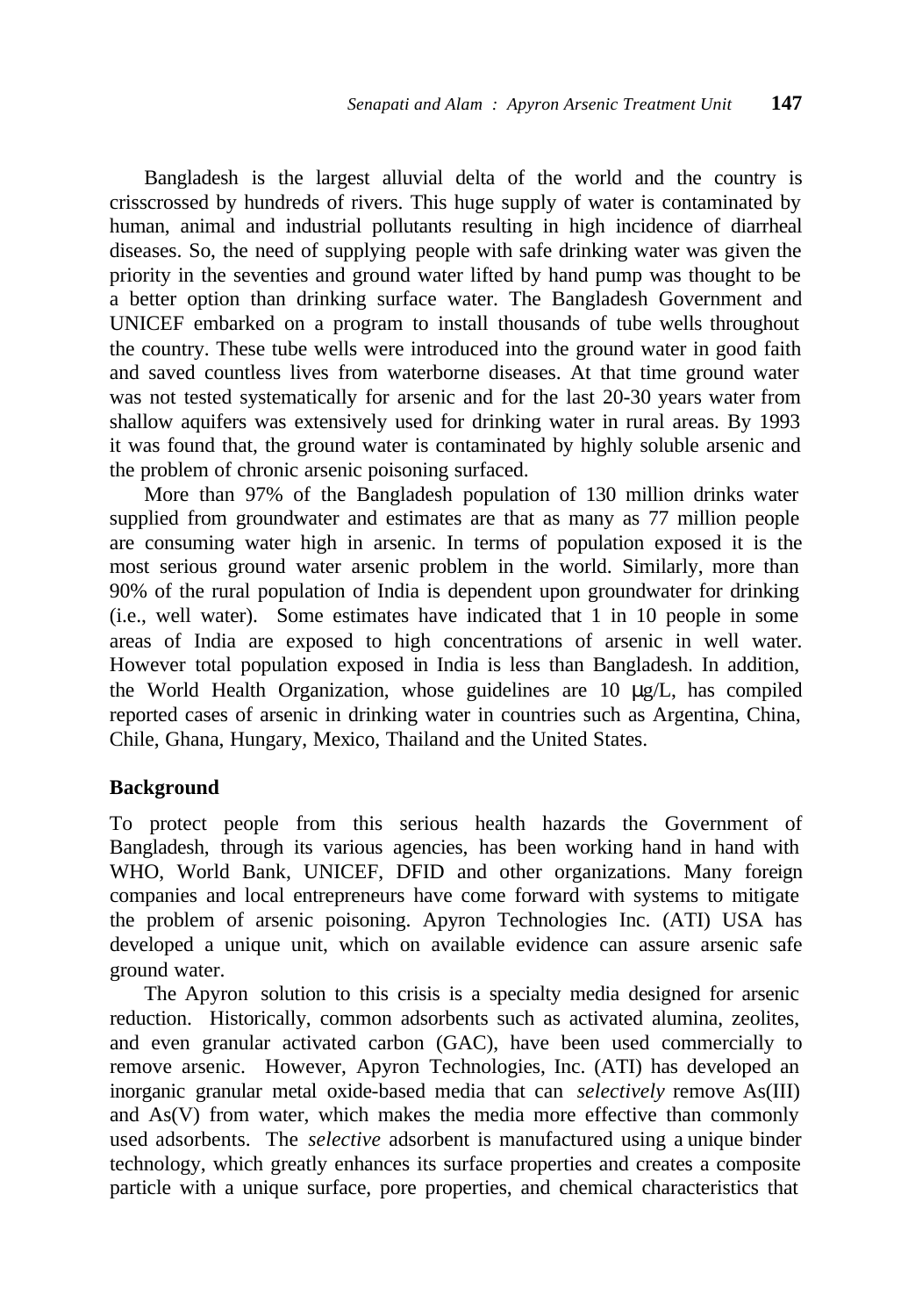enable arsenic adsorption capacities many times greater than conventional materials.

# **Test Description Summaries**

To date, ATI has performed arsenic removal field-testing in Bangladesh for four separate villages using groundwater via tube-wells for drinking water. Another similar field test is on going in four villages in India. The technologies employed in each test are the same, with the variances occurring in the water quality and the arsenic concentrations being treated. The testing, performance and costs are described later in this paper. The field-testing performed in Bangladesh and India for the tube-well drinking water is the most comprehensive testing performed and represents the most challenging application of the technology.

The benefits of ATI's Aqua-Bind™ media are:

- Removal of Both Arsenic (III) and Arsenic  $(V)$
- **Treats Arsenic levels from 25 to >4,000 ppb in the presence of Iron up to** 15 ppm
- Reduced Contact Times (Rapid kinetics ideal for POU/POE systems)
- **•** Operational over Wide pH Ranges (6-8) & Temperatures (0 to > 100°C)
- Non-Leachable, allows Non-hazardous Disposal of Spent Media (per EPA TLCP)
- **SEP 51** Certified for use in drinking water applications
- Resistant to microbial growth
- ß Highly Selective for As, Even With Competing Ions (Sulfates, Silica, Ca, etc.)

# **TECHNOLOGY DESCRIPTION**

# **Overall Definition**

The technology is based upon the Aqua-Bind™ Arsenic media, which consists of highly activated hybrid aluminas and alumina composites, which are produced using proprietary technology. These materials are employed to produce particles with enhanced pore and surface properties for cost-effective removal of contaminants. By controlling the pore size, the particles become selective for specific ions, which for this demonstration were arsenic ions.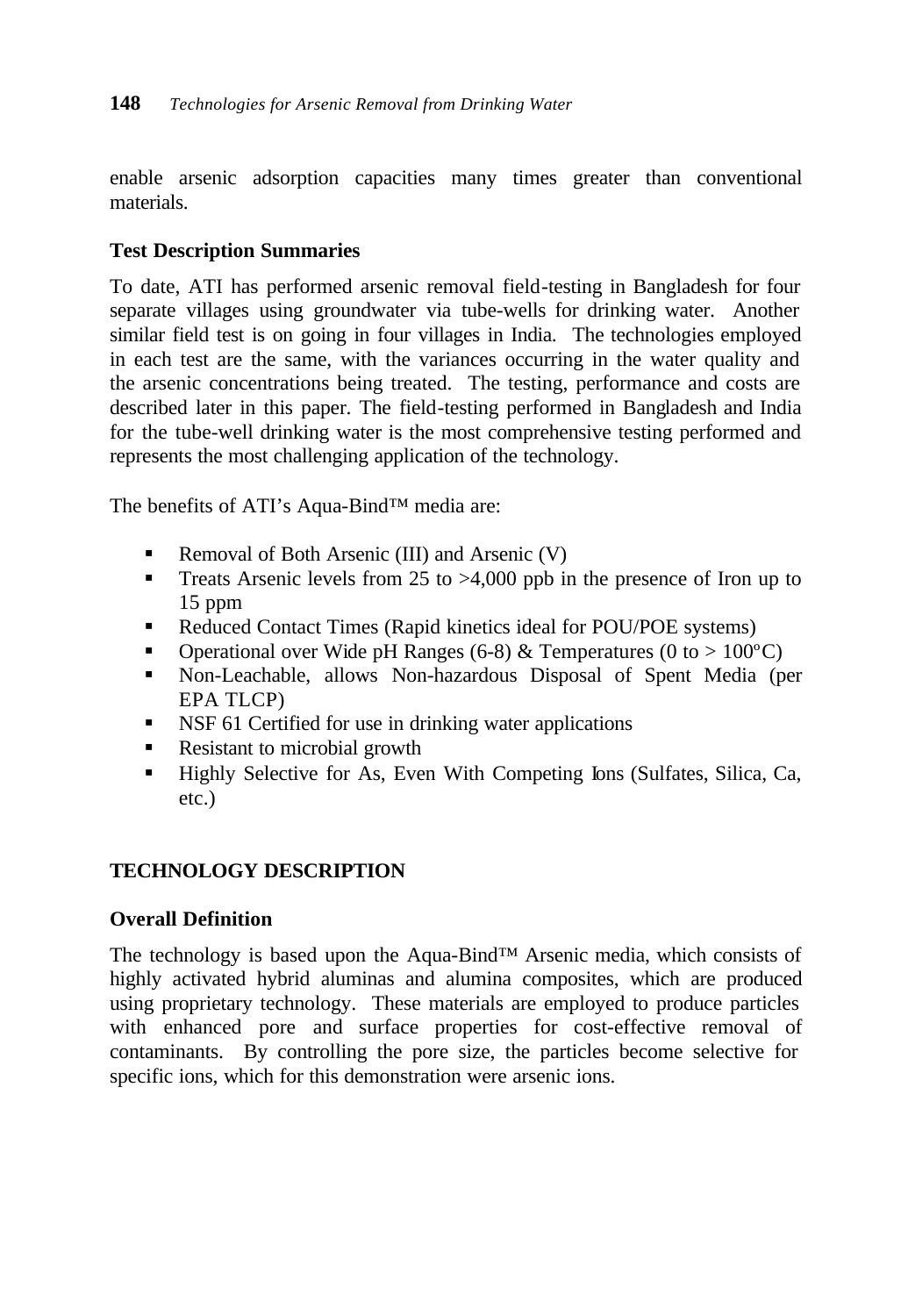For point of entry (POE) / point of use (POU) systems, the capabilities of the Aqua-Bind™ Arsenic media are especially useful in meeting the following concerns:

Arsenic species The primary arsenate species in the pH range of 6-9 is monovalent  $H_2AsO_4$  and divalent  $HAsO_4^{-2}$ . Uncharged arsenious acid  $(H_3AsO_3)$  is the predominant species of trivalent arsenic found in groundwater. The oxidized form of arsenic is much more readily removed with conventional technologies, usually requiring an oxidation/pre-treatment step to enhance removal of As (III). Because arsenic can be found in either form and selected Aqua-Bind™ media can remove both types, it is ideally suited for POE/POU systems.

- Kinetics Given the relatively compact size of treatment systems for rural areas or household, effective adsorbents must be very rapid, allowing efficient removal of arsenic to low levels. Unlike fixed-bed adsorption processes, such as in centralized larger systems where contact times of five minutes or more are not unusual, the contact time in a POU device is often less than 15 seconds. This presents a much greater challenge for a 90+ percent removal of arsenic from 50 mg/l to less than 5 mg/l. However, as shown in the test results presented later in this document, ATI's Aqua-Bind™ Arsenic media is able to meet the adsorption kinetic requirements while still retaining its removal efficiency.
- Influent water quality Like any technology, the water quality profile plays an important role in proper selection and overall performance. Primary adsorption performance parameters include arsenic concentration and species, pH and contact time. Secondary performance factors include the presence and influence of other species that can compete with arsenic adsorption, occupy adsorption sites or foul the media. Adsorption capacities can vary widely depending on influent concentrations of these parameters. Test results show that the Aqua-Bind™ Arsenic media are highly selective and retain their adsorption capacities even in the presence of high concentrations of other negatively charged species.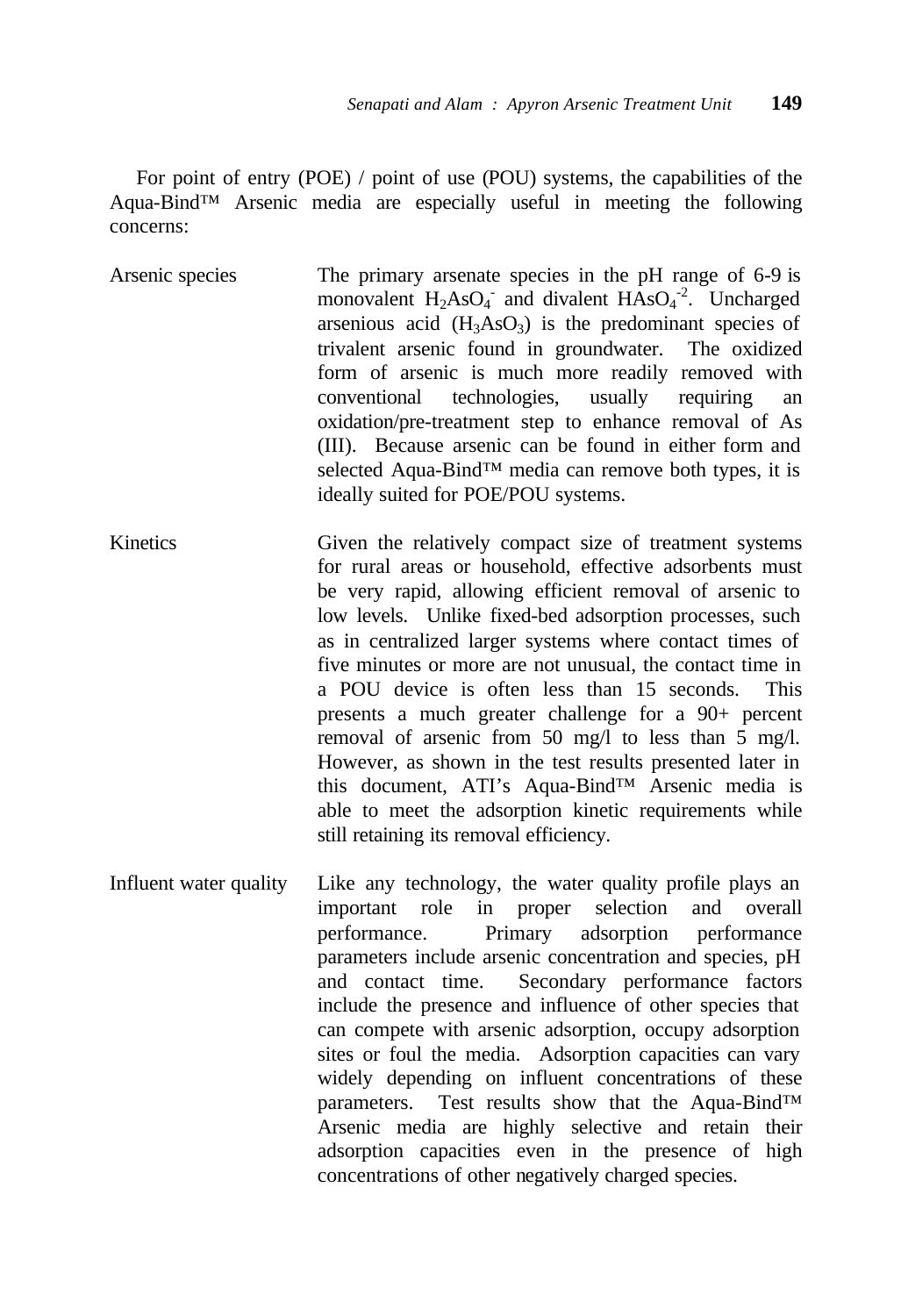#### **Groundwater from Tube-Wells**

The overall objective of the demonstration project for Bangladesh and India was evaluation of the capability of the adsorbent to remove arsenic from tube-well water supplies and the ability of the associated design to meet its specifications. The treatment units have been operated successfully for the past two years and do provide a practical and low cost system for treating tube-well water in rural areas affected by groundwater contaminated with arsenic.

The demonstration units used for the field-testing in Bangladesh and India were designed and constructed by Apyron as prototype units. The units were installed in various villagers under the supervision and observation of Apyron personnel, and site monitoring provided by BAMWSP in Bangladesh and the Public Health & Engineering Directorate of the Government of West Bengal in India.

The arsenic treatment unit (ATU) consists of a cylindrical adsorber vessel with two proprietary ATI media. The composition of the Aqua-Bind™ Arsenic media is aluminum oxide  $(A_1O_3)$  and Manganese Oxide  $(Mn_2O_3)$  and is nonhazardous. The column receives water under slight pressure from the lift pump. Water flows in the down-flow direction through the two chamber housing to capture particulate iron and adsorb arsenic. The water exits through a discharge hose into the designated container, at approximately 15 liters per minute. Figure 1 is a schematic of the process flow diagram.



**Figure 1: Schematic diagram of arsenic treatment unit**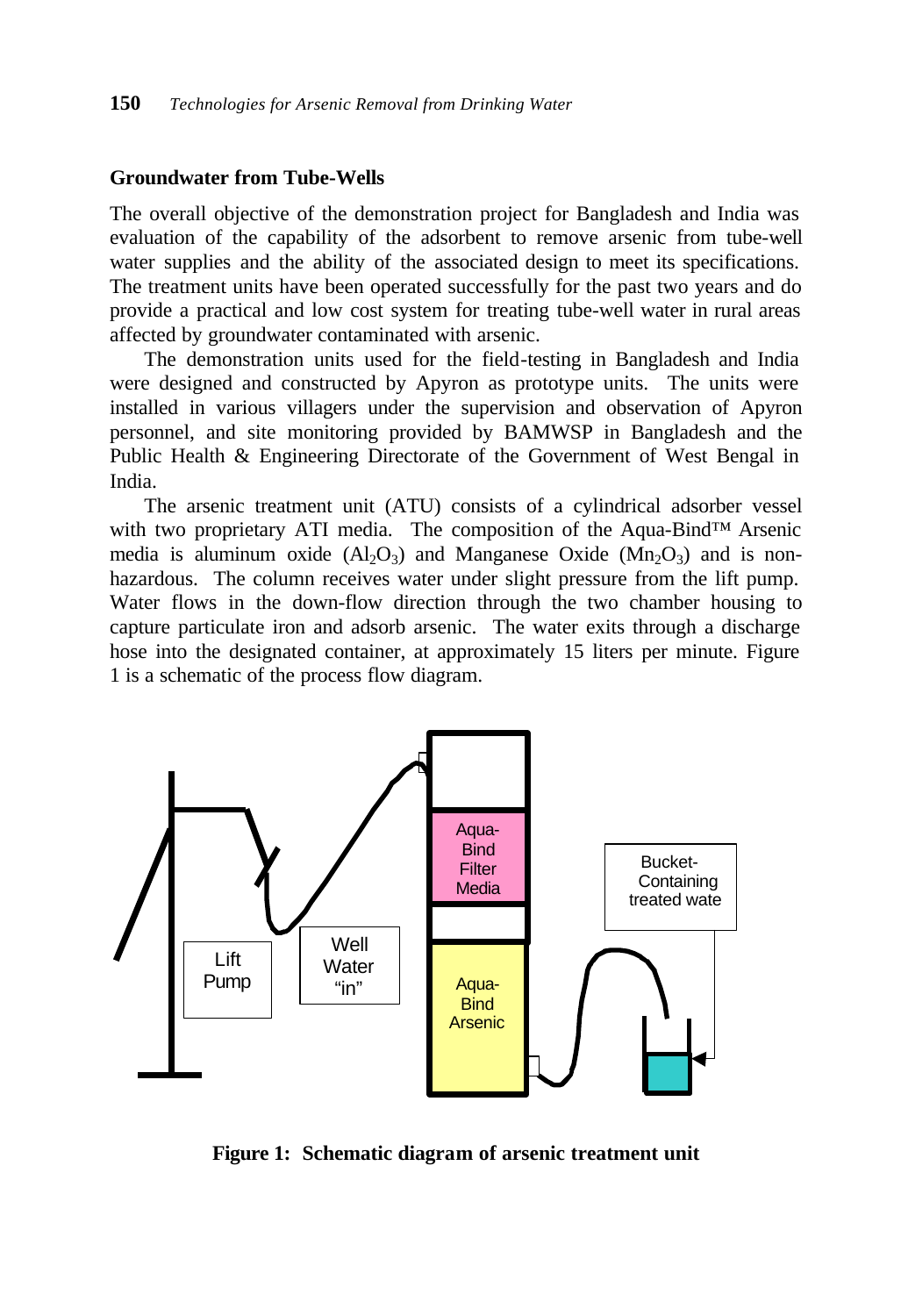Periodically (approximately once every two weeks) the ATU is "backwashed" to remove the suspended solids and filtered iron. The suspended solids and iron are captured in a filter bag for disposal. The Aqua-Bind™ Arsenic media is designed for 6 months service (dependent on the arsenic concentration) before change-out. Fresh media is installed and the ATU is returned to service.

There are currently twelve (12) ATU operating units in West Bengal, India, three (3) in 24 N Paragnas, and nine (9) in the Malda District. Similarly, there are four (4) ATU operating units in Bangladesh, one each at Nilkanda in Sonargaon, Gobra at Gopalgonj, Bhaberchar at Munshigonj and Gulbahar at Chandpur. The experience from operating these units (and others) have helped Apyron to gain specific understanding of the water quality issues and variability of the water quality that may be specific to each site. This understanding is critical to the successful deployment of an arsenic removal system, not only for tube-wells but for other applications as well. Selected examples of testing for the Aqua-Bind™ Arsenic media for other applications are described below:

#### **PERFORMANCE**

#### **Groundwater from Tube-wells**

The Indian demonstration units have operated successfully for over 2 years, in some cases treating in excess of 200,000 liters of water for every six months. During the period of operation for this system, arsenic concentrations in the pretreated water ranged from 1000 microg/liter to 3500 microg/liter, with an average of 2500 microg/liter. The treated water effluent contained arsenic concentrations below detection limits (i.e., below 10 microg/L). This was achieved with water containing competing ions such as  $Ca^{+2}$  and  $Mg^{+2}$ , and up to 10 mg/L of Fe<sup>+2</sup>. While testing, field personnel discovered wide variations in groundwater chemistry in the region and the need to address tube-well water containing high concentrations of both dissolved iron and arsenic. Iron concentrations were observed at over 25,000 ppb (25 mg/L) in some wells. Figure 2 illustrates arsenic concentration versus time from a treatment unit located in Adahata, West Bengal.

In Bangladesh the ATU at Nilkanda, Sonargaon is in use for the last seven months treating more than 150,000 liters of water. During the period of operation for this system, arsenic concentrations in the pre-treated water ranged from 152 ppb to 900 ppb, with an average of 399 ppb. The treated water effluent contained arsenic concentrations below detection limits (i.e., below 5 ppb). This was achieved with water containing competing ions such as  $Ca^{+2}$  and  $Mg^{+2}$ , and up to 4 mg/L of Fe<sup>+2</sup>.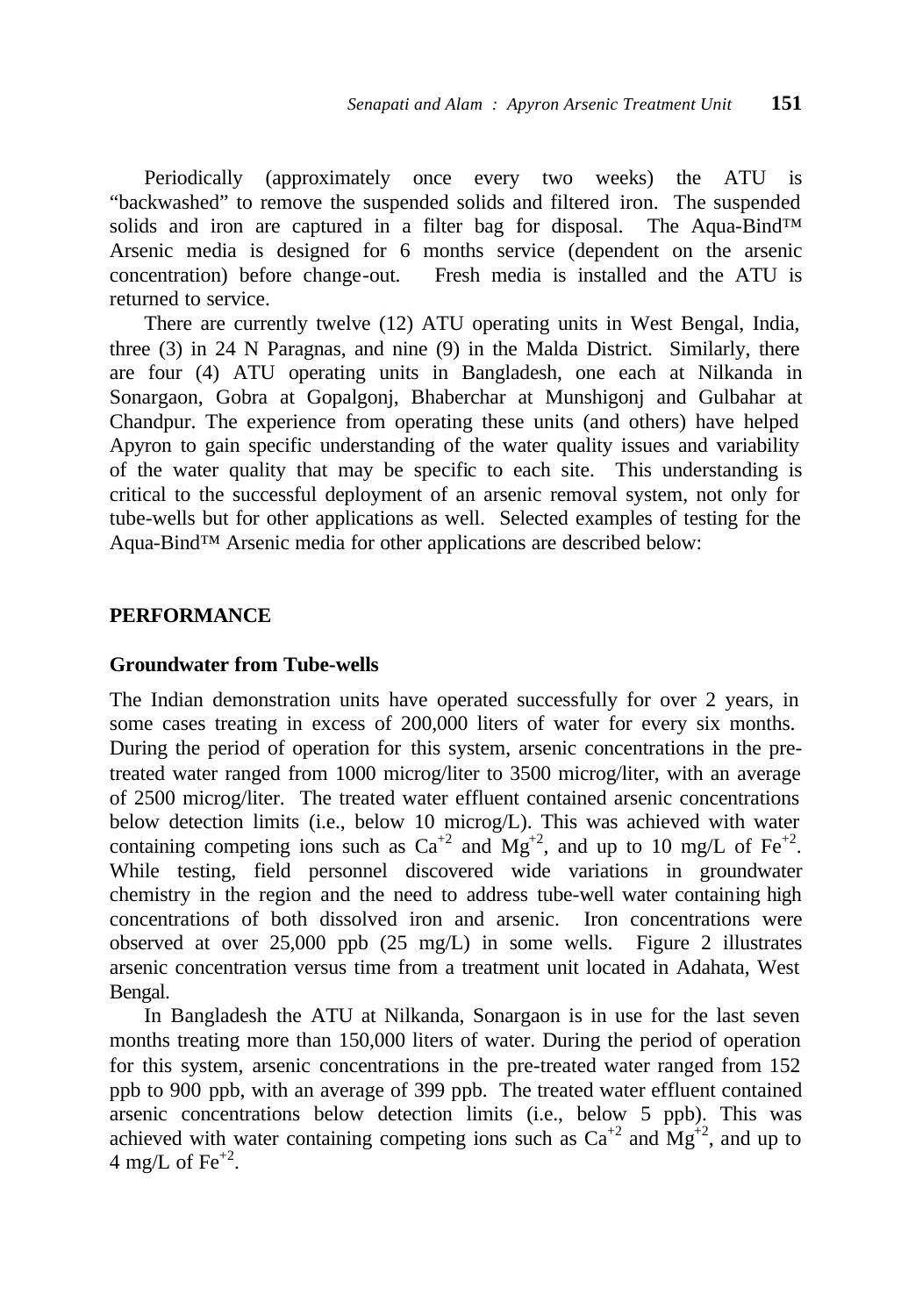

**Arsenic Removal - Arsenic Treatment Unit (ATU)**

**Figure 2: Tube-well results from site No.3 in Adahata, India**



**Figure 3: Tube well results from Site No. 1 at Nilkanda, Sonargaon, Bangladesh**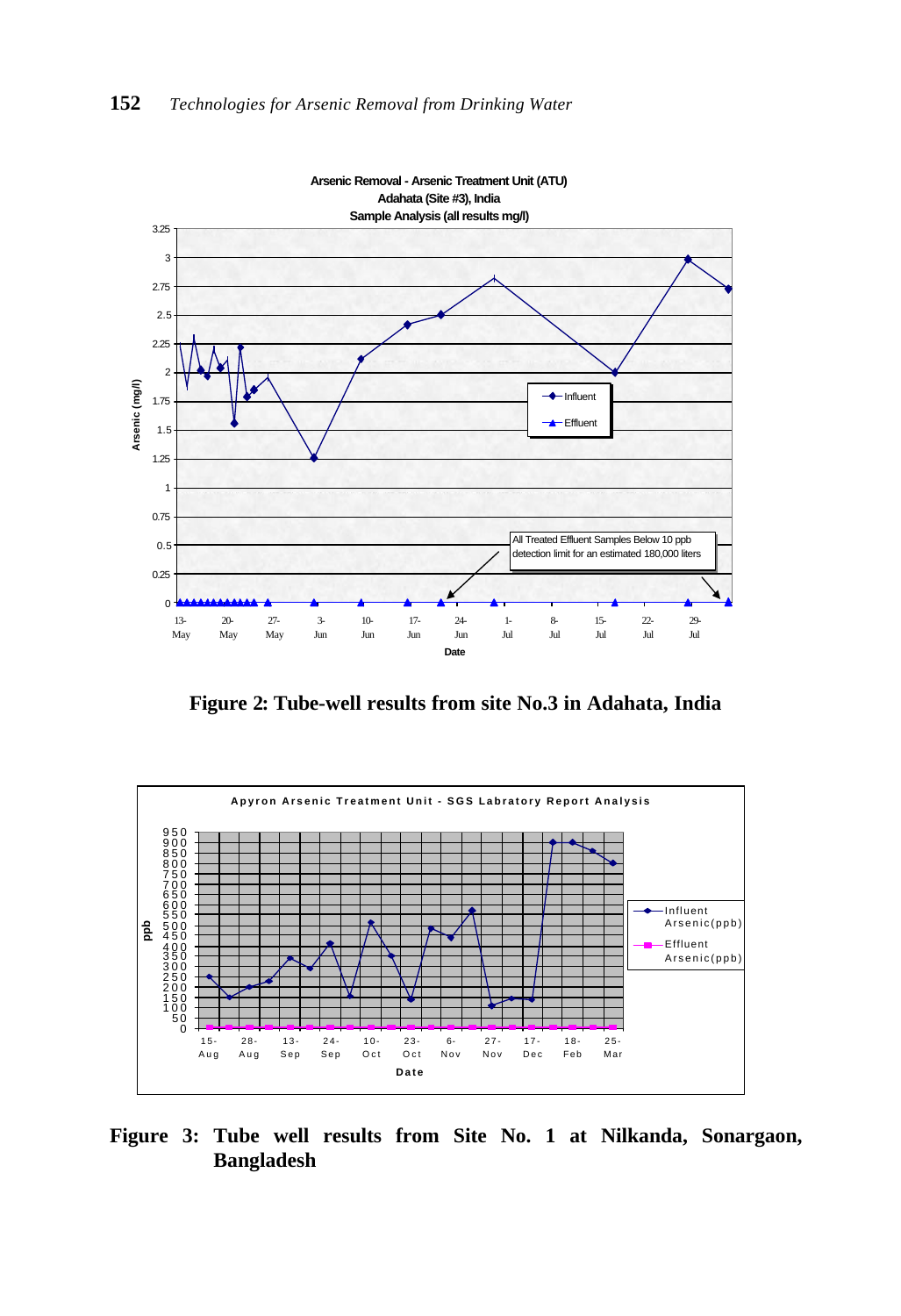The leachate from the media was tested in accordance with U.S. Environmental Protection Agency (EPA) Toxic Characteristic Leaching Procedure (TCLP) methods and found to contain arsenic well below the acceptance criteria. As an example, two samples from the demonstrations leached 0.03 and  $\langle 0.5 \rangle$  mg/liter arsenic, well below the EPA criteria of  $\langle 5.0 \rangle$ mg/liter.

| <b>Spent Media TCLP Results – solid residuals</b><br>(Backwash and Spent Media) |                  |                          |
|---------------------------------------------------------------------------------|------------------|--------------------------|
| <b>Parameter</b>                                                                | Results $(mg/L)$ | <b>TCLP Limit (mg/L)</b> |
| <b>Backwash Solids</b>                                                          | 0.0185           | 5.0                      |
| <b>Backwash Solids</b>                                                          | 0.0537           | 5.0                      |
| Spent Media                                                                     | 0.032            | 5.0                      |

#### **Table 1 : Results of TCLP Tests**

## **COST**

#### **Methodology**

The objective of the cost analysis is to provide guidelines for estimating cost of operation using Aqua-Bind™ Arsenic removal media for Tube-well groundwater treatment. Key assumptions for the applications are described below:

- 1. Costs are based on treating 2000 liters per day in an existing tube-well system that employs a hand pump to pump the groundwater to the surface for use.
- 2. Influent arsenic concentration is assumed to be 0.5 mg/L and effluent is assumed to be treated to below 10 ppb (mg/L).
- 3. The unit is operated and maintained by the users (i.e., villagers) themselves after receiving training on the system.
- 4. The Aqua-Bind™ Arsenic removal media is replaced every six months and is the only operating cost used in the analysis.
- 5. Costs are based on using the Aqua-Bind™ XP Arsenic media, which is used for As (III) and As (V).
- 6. Sampling and laboratory costs are not included.
- 7. Based on previous test results, the spent media is NOT considered as hazardous waste and no additional costs for waste disposal are added.
- 8. Capital costs are annualized at 15% interest rate.

The costs for the tube-well drinking water for arsenic treatment using the Aqua-Bind™ media are less than TK. 0.05 per liter of water treated at an average arsenic concentration of 500 ppb. Figure 4 illustrates the cost per liter of water in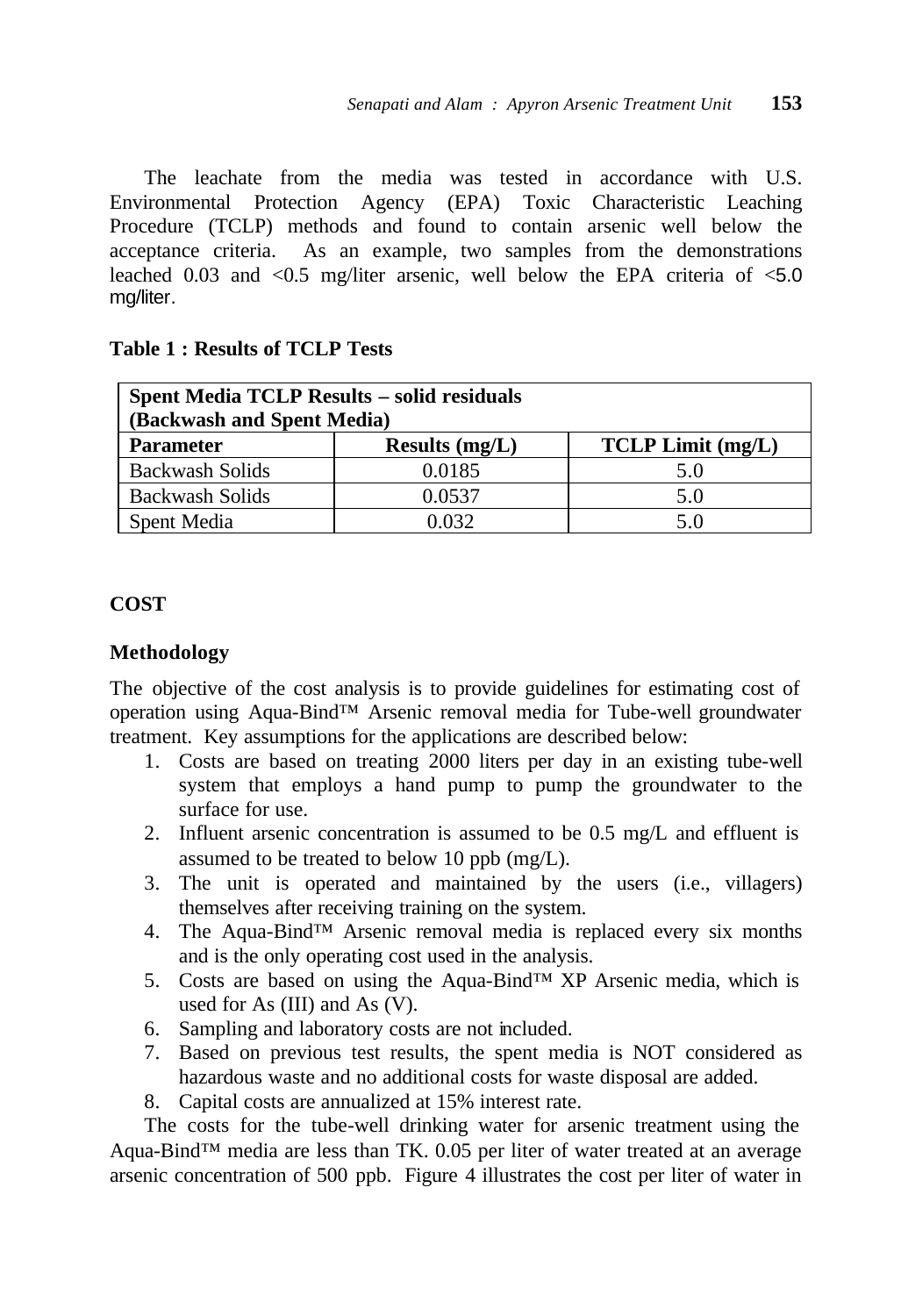Bangladesh Taka for various concentration of arsenic. The Figure also provides annual cost of treated water per family assuming there are 5 members per family using at least 5 liters/day/person. The cost per liter for a 600 ppb arsenic contaminated tube well serving four hundred persons is TK0.05/liter. For a family of five using 5liters of drinking water each then the total cost is TK.450 / yearly or about TK1.25/day/family. Field observation indicates water use is lower about 3 liters/person implying the water cost to TK. 0.75/day/family.



**Figure 4: Cost per liter versus Arsenic Concentration**

## **Technology Applicability**

The results of the tube-well testing in Bangladesh and India have established the ability of the Aqua-Bind™ Arsenic media to successfully remove arsenic in the groundwater used for drinking water. The treatment system is easy to use and maintain, and does not impede the normal flow from the tube-well. The users have provided the routine bi-weekly maintenance involving backwashing of the media, which takes less than 15-20 minutes of their time. Given the success of this and other testing, a whole family of Aqua-Bind™ Arsenic media have been developed and tested for applications such as potable water, industrial water, remediation, and specialty uses.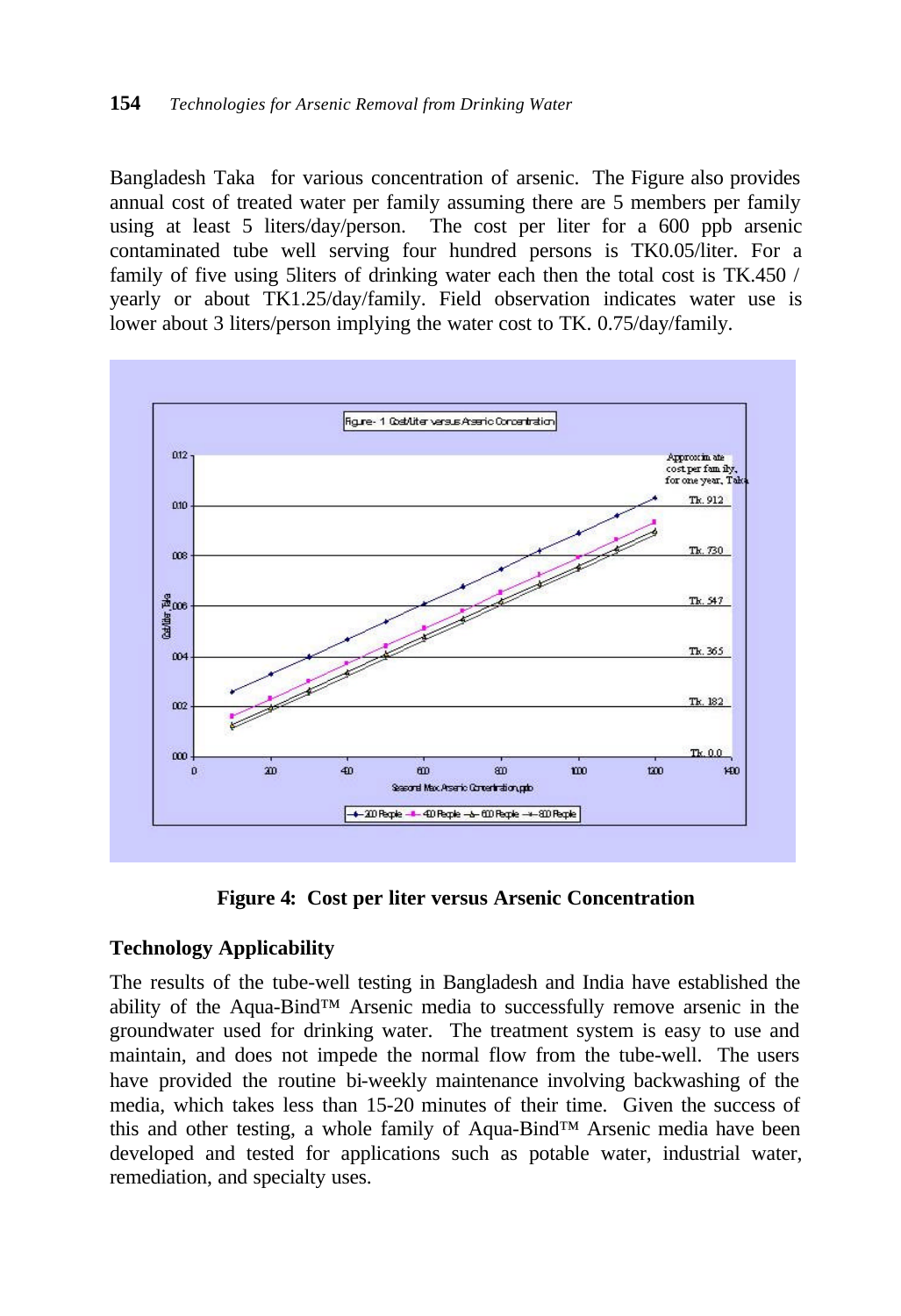Aqua-Bind™ Arsenic XP is a high performance composite material specifically designed for a wide range of arsenic removal applications. It is ideally suited for the most demanding applications involving high arsenic concentrations and high hardness where short contact times are essential. Exhibiting unique properties resulting in efficient removal of both arsenic (III) and arsenic (V), the material does not require either pre- or post-treatment, and it is NSF 61 Certified for use in drinking water applications.

Aqua-Bind™ Arsenic HP is a high-capacity media for removal of arsenic (V) for POE systems where regeneration is not required. It is designed as a high capacity, discardable media that exhibits outstanding performance for arsenic (V), again without requiring any pre- or post-treatment. The material's ability is sustained even in the presence of competing ions such as sulfates, silica, calcium, and magnesium. It also displays excellent kinetic properties for arsenic uptake with very short contact times, from seconds to minutes over a wide operating range of water quality.

Aqua-Bind™ Arsenic EP is an economical media designed for small and large municipal water systems with the option for regeneration. This enhanced composite material is ideal as a low cost, better performing alternative to conventional activated alumina. The material is regenerable using conventional acid/base regeneration techniques prolonging the operating life and extending the frequency of change out. The material can be retrofitted easily into existing adsorption systems and is NSF 61 certified for drinking water applications.

Aqua-Bind™ Arsenic AL is a low cost activated alumina for standard applications in fixed bed adsorbers for arsenic removal. This material is optimal for low-level arsenic concentrations  $\langle \langle 25 \rangle$  ppb) within an operating pH range of 5.5 – 7.0 with 5-minute contact times. This material is amenable to regeneration as well.

Apyron materials can be manufactured to specific particle sizes that are adaptable to conventional filter housings, precoat cartridges, pleated nonwoven fabrics and conventional fiberglass POE cylindrical tanks. The Aqua-Bind™ Arsenic removal adsorbent media are easily adaptable and transferable to an assortment of water applications with arsenic concerns including municipal treatment plants, commercial or centralized water treatment systems, and home water filters for Point of Entry/Point of Use (POE/POU). These media may be employed in a variety of POE and POU systems and devices to meet the needs of end users for arsenic removal. The technology can be incorporated into existing treatment trains as an add-on component, such as a post-softening step for arsenic removal, or as a stand-alone technology.

For POU applications, the media can be formulated as a sole component or active ingredient to carbon blocks, carafes and other devices for achieving multiple functionality where arsenic reduction can be achieved along with other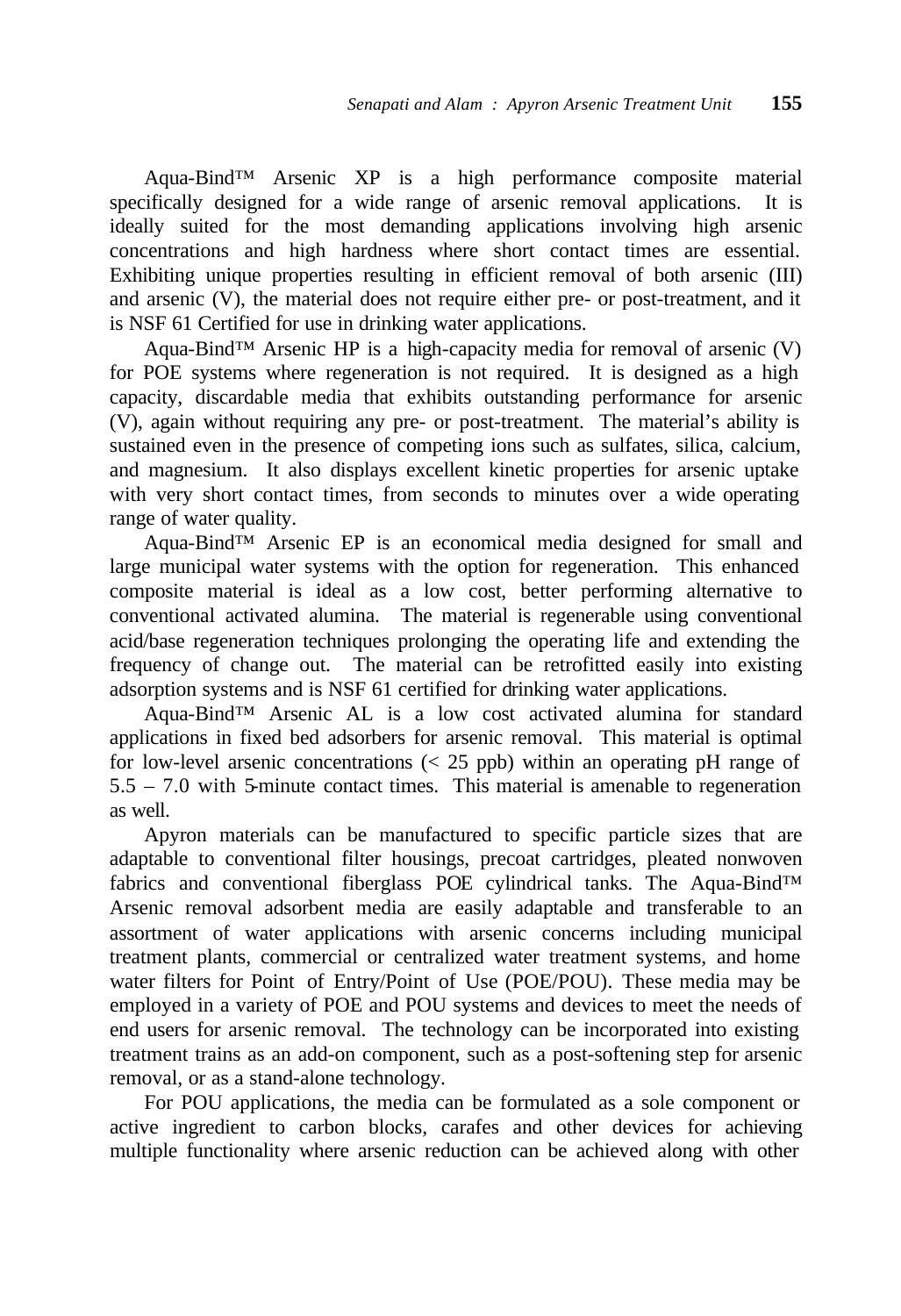health or aesthetic-related benefits. Some specific POE and POU configurations for arsenic adsorption media include:

- Household POE treatment vessels incorporating granular media for arsenic removal
- POU granular cartridges and carbon blocks (countertop and under-thecounter for general purpose, ice maker, etc.)
- Pre- and post- reverse osmosis cartridges
- Faucet-mount cartridges and blocks
- Water bottles, coolers, recreational filters and other specialty applications

## **Patents/Certifications/Associations**

The Aqua-Bind™ products are manufactured and marketed for sale by Apyron Technologies, Inc. Numerous POE/POU units are being tested at locations across the US and across the world. The products are based on a technology that is patented in the U.S. and worldwide patents are pending.

Both Arsenic XP and EP are NSF 61 certified for drinking water application and Apyron is pursuing certification for other media. Apyron Technologies, Inc. is a member of the Water Quality Association and the American Water Works Association.

# **REGULATORY AND POLICY ISSUES**

# **Worker Safety**

The Aqua-Bind™ Arsenic media poses no chemical, physical or other health risks to personnel handling the media during installation, operation or removal. There is no special training that must be administered for users of the Aqua-Bind™ Arsenic media. Any necessary training is contingent upon the specific application for the media, and is NOT due to the media itself. Typical training includes replacement of the media and as stated above, no special precautions or safety practices are prescribed for this activity.

## **Environmental Safety/Waste Disposal**

Based on previous testing of applications using the Aqua-Bind™ Arsenic media, the material forms a very strong chemical bond between the adsorbent and the arsenic that is highly resistant to leaching. Spent media have been tested several times by independent U. S. laboratories in accordance with standard Toxicity Characteristic Leaching Procedure (TCLP). Such tests have identified the spent media as non-hazardous (as classified by the EPA), allowing the media to be disposed along with sanitary waste in a controlled public landfill within the U.S.